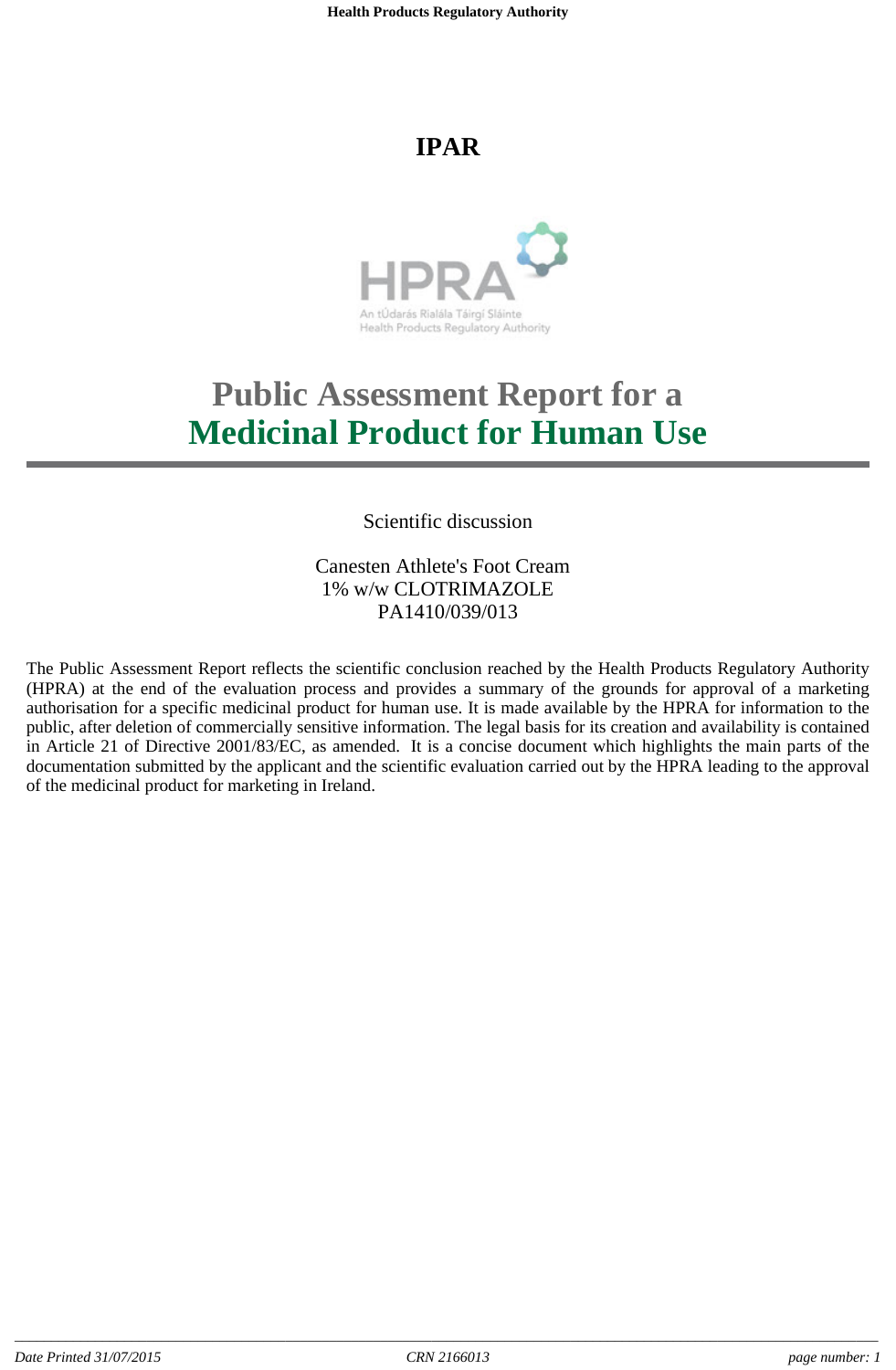# **I INTRODUCTION**

Based on the review of the data on quality, safety and efficacy, the HPRA has granted a marketing authorisation for Canesten Athlete's Foot Cream, from Bayer Limited on 20<sup>th</sup> February 2015 for the treatment of Tinea pedis.

This application for a marketing authorisation was submitted in accordance with Article 10c of Directive 2001/83/EC and is referred to as an 'informed consent' application. This means that Bayer Limited, the Marketing Authorisation Holder for Canesten Cream 1% (PA 1410/039/002), an authorised medicinal product in Ireland has cross-referred to that dossier in support of the present application. This product has the same qualitative and quantitative composition in terms of active substance and the same pharmaceutical form as Canesten Cream 1%.

The product is not subject to medical prescription, supplied through pharmacies only and promoted to healthcare professionals only.

The Summary of Product Characteristics for (SmPC) for this medicinal product is available on the HPRA's website at http://www.hpra.ie/.

| Name of the product                            | <b>Canesten Athlete's Foot Cream</b> |  |
|------------------------------------------------|--------------------------------------|--|
| Name of the active substance (INN)             | <b>CLOTRIMAZOLE</b>                  |  |
| Pharmacotherapeutic classification (ATC code)  | D01AC01                              |  |
| Pharmaceutical form and strength               | $1\%~\text{W}/\text{W}$              |  |
| Marketing Authorisation Number in Ireland (PA) | PA1410/039/013                       |  |
| <b>Marketing Authorisation Holder</b>          | <b>Bayer Limited</b>                 |  |

# **II QUALITY ASPECTS**

# **II.1. Introduction**

This application is for Canesten Athlete's Foot Cream

#### **II.2 Drug substance**

The active substance is Clotrimazole a well/established active substance described in the European Pharmacopoeia, and is manufactured in accordance with the principles of Good Manufacturing Practice (GMP)

The EDQM CEP procedure is used in support of this MAA. The EDQM has granted a Certificate of Suitability for Clotrimazole.

The active substance specification is considered adequate to control the quality and meets current pharmacopoeial requirements. Batch analytical data demonstrating compliance with this specification has been provided.

#### **II.3 Medicinal product**

#### P.1 Composition

Canesten Athlete's Foot Cream is a white oil-in-water type cream. The cream contains 1% w/w of Clotrimazole (10 mg/g). It also contains the following excipients: Sorbitan stearate, Polysorbate 60, Cetyl palmitate, Cetostearyl alcohol, Octyldodecanol, Benzyl alcohol and Purified water.

## P.2 Pharmaceutical Development

The product is an established pharmaceutical form and its development is adequately described in accordance with the relevant European guidelines.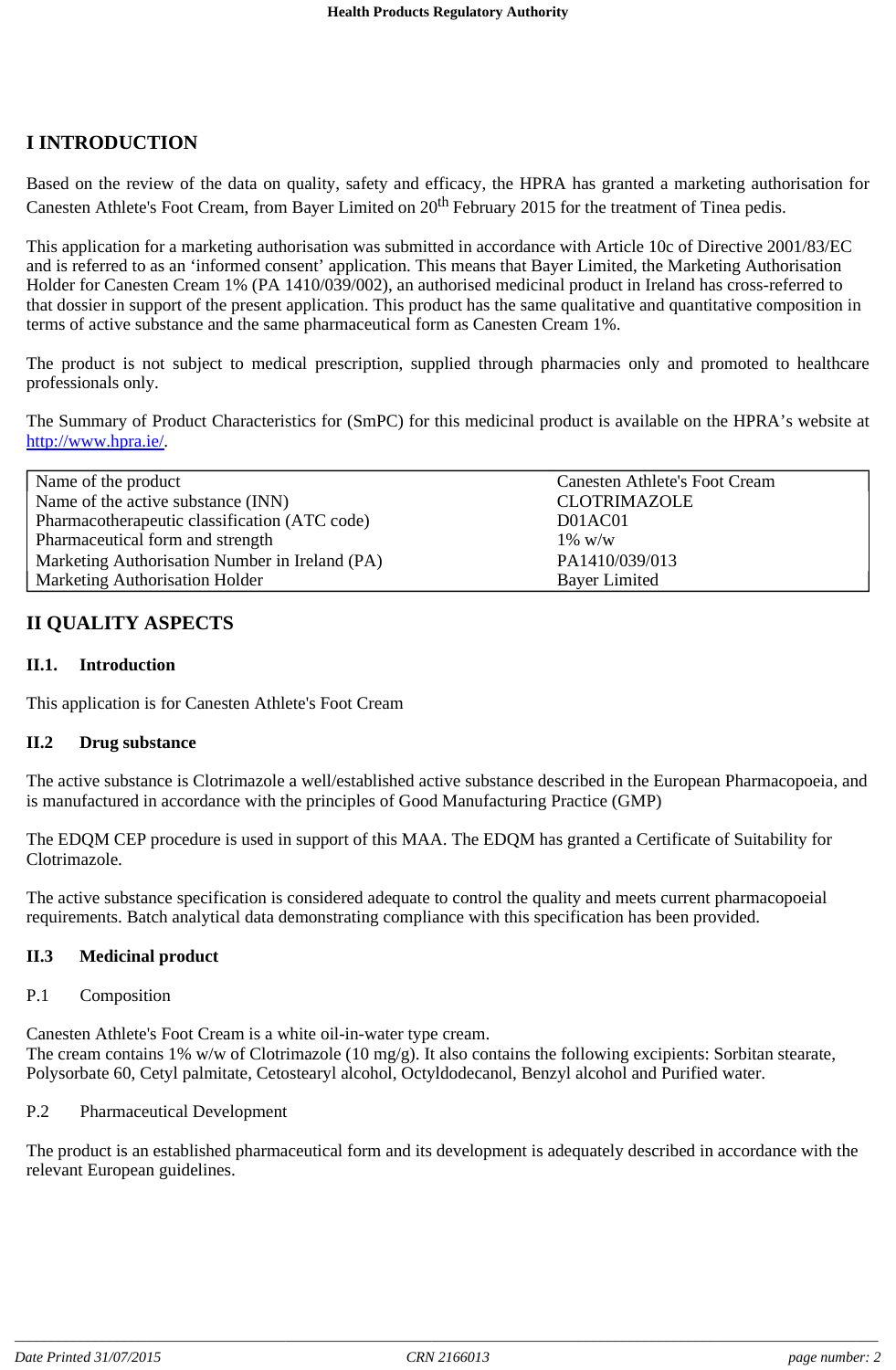## P.3 Manufacture of the Product

The product is manufactured in accordance with the principles of good manufacturing practice (GMP) at suitably qualified manufacturing sites.

The manufacturing process has been validated according to relevant European/ICH guidelines and the process is considered to be sufficiently validated.

# P.4 Control of Other Substances (Excipients/*Ancillary Substances*)

All ingredients comply with Ph. Eur. and are adequately controlled by the manufacturer's specifications.

# P.5 Control of Finished Product

The Finished Product Specification is based on the pharmacopoeial monograph for semi-solid preparations for cutaneous application and the tests and control limits are considered appropriate for this type of product.

The analytical methods used are described in sufficient detail and are supported by validation data.

Batch analytical data for a number of batches from the proposed production site(s) have been provided, and demonstrate the ability of the manufacturer to produce batches of finished product of consistent quality.

# P.6 Packaging material

The product is presented in aluminium tubes with internal lacquer coating and HDPE screw-on caps containing a smooth white oil-in-water type cream supplied in 20g and 50g presentations. Evidence has been provided that

The materials of the components comply with their respective Ph. Eur. Requirements.

Satisfactory specifications for the container closure systems are provided.

#### P.7 Stability of the Finished Product

Stability data on the finished product in the proposed packaging have been provided in accordance with EU guidelines demonstrating the stability of the product for 3 years when stored below  $25^{\circ}$  C.

# **II.4 Discussion on Chemical, Pharmaceutical and Biological Aspects**

The important quality characteristics of the product are well-defined and controlled. Satisfactory chemical and pharmaceutical documentation has been provided, assuring consistent quality of Canesten Athlete's Foot Cream

# **III NON-CLINICAL ASPECTS**

#### **III.1 Introduction**

This active substance is the same as that present in Canesten Cream 1% (PA 1410/039/002) on the Irish market. No new preclinical data have been submitted. As such, no pre-clinical assessment has been made on the application. This is acceptable for this type of application.

# **III.2 Pharmacology**

N/A

# **III.3 Pharmacokinetics**

N/A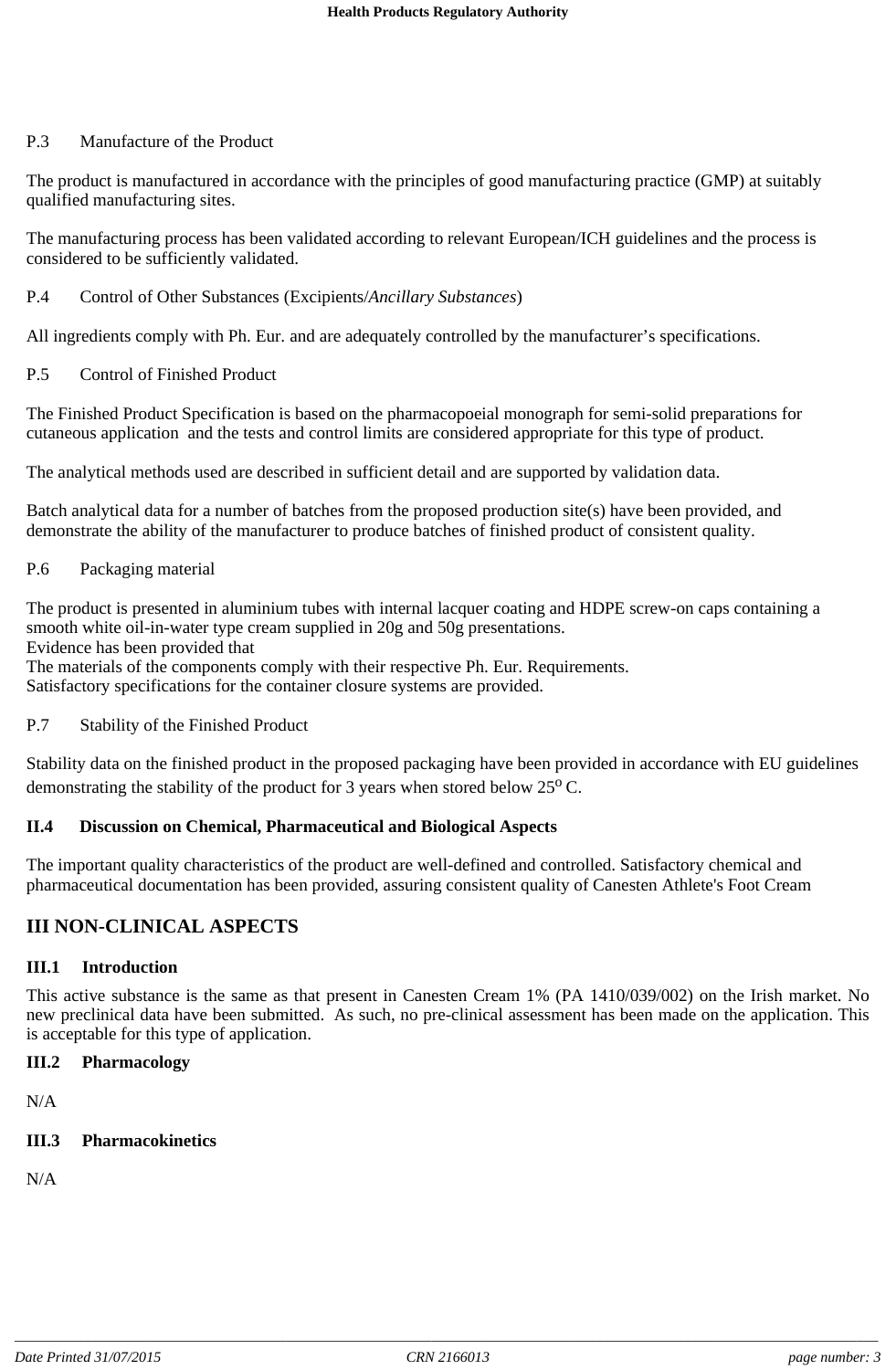## **III.4 Toxicology**

N/A

# **III.5 Ecotoxicity/environmental risk assessment**

N/A

# **III.6 Discussion on the non-clinical aspects**

As this is an informed consent of Canesten Cream 1% (PA 1410/039/002), the assessment of the non-clinical aspects is not required. The non-clinical data related to this product is identical to that for Canesten Cream 1% (PA 1410/039/002).

# **IV CLINICAL ASPECTS**

# **IV.1 Introduction**

Since this application is an informed consent of Canesten Cream 1% (PA 1410/039/002), the efficacy and safety data in support of this product is identical to the up-to-date efficacy and safety data of the Canesten Cream 1% dossier which has been assessed and approved. The pack sizes for this application are 20g and 50g, similar to Canesten Cream 1%.

Clotrimazole is a well known active substance with established efficacy and tolerability.

The indication sought for Canesten Athlete's Foot Cream is for the treatment of Tinea pedis.

The content of the SmPC approved during the national procedure is similar to that accepted for the reference product Canesten Cream 1% (PA 1410/039/002) also marketed by Bayer Limited but without the broader indication for the topical treatment of infections due to superficial dermatophytes, Candida species and other fungi sensitive to the antiinfective: Trichomonas, staphylococcus and Bacteroides.

Like Canesten Cream 1%, the applicant is seeking that Canesten Athlete's Foot Cream is not subject to medical prescription, supplied through pharmacies only and promoted to healthcare professionals only.

#### **IV.2 Pharmacokinetics**

The pharmacokinetics for Canesten Athlete's Foot Cream are the same as that for Canesten Cream 1% (PA 1410/039/002).

#### **IV.3 Pharmacodynamics**

The pharmacodynamics for Canesten Athlete's Foot Cream are the same as that for Canesten Cream 1% (PA 1410/039/002).

#### **IV.4 Clinical Efficacy**

Canesten Athlete's Foot Cream is identical to Canesten Cream 1% (PA 1410/039/002) and has well established efficacy.

#### **IV.5 Clinical Safety**

Canesten Athlete's Foot Cream is identical to Canesten Cream 1% (PA 1410/039/002) and has well established safety and tolerability.

The marketing authorisation holder (MAH) submitted a summary of the Pharmacovigilance System, including confirmation of the availability of an EU Qualified Person for Pharmacovigilance (EU-QPPV) and the means for notification of adverse reaction reports in the EU or from a Third Country